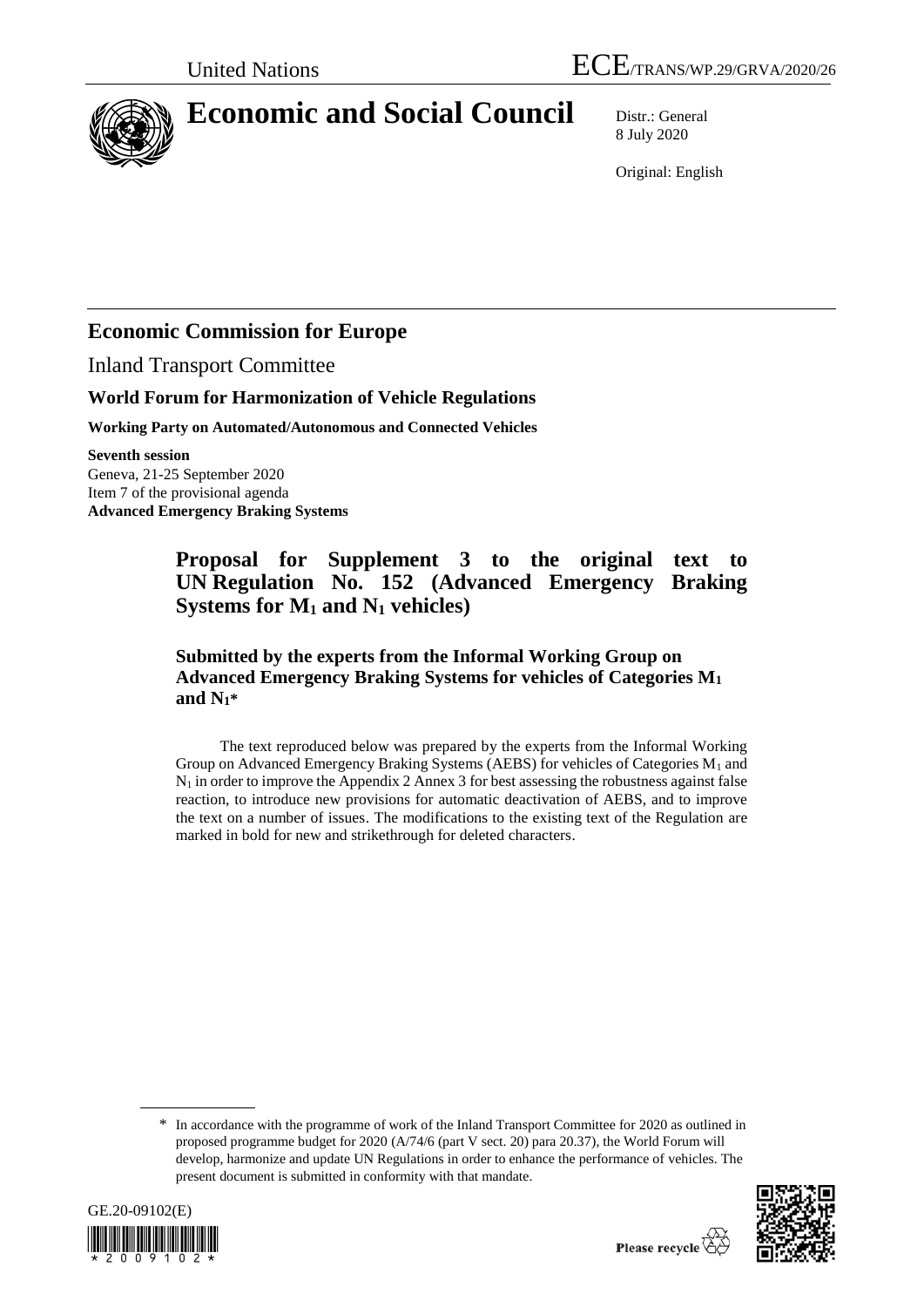## **I. Proposal**

- *Paragraphs 5.2. to 5.2.1.4.*, amend to read (including missing headings in the table for M<sup>1</sup> vehicles):
- 5.2. Specific Requirements
- 5.2.1. Car to car scenario
- 5.2.1.1. Collision warning

…

When a collision …

5.2.1.4. Speed reduction by braking demand

In absence of driver's input which would lead to interruption according to paragraph 5.3.2., the AEBS shall be able to achieve a relative impact speed that is less or equal to the maximum relative impact speed as shown in the following table:

(a) For collisions with unobstructed and constantly travelling or stationary targets;

- (b) On flat, horizontal and dry roads;
- (c) In maximum mass and mass in running order conditions;

(d) In situations where the vehicle longitudinal centre planes are displaced by not more than 0.2 m;

(e) In ambient illumination conditions of at least 1000 Lux without direct blinding **of the sensors (e.g. direct blinding** sunlight**)**;

(f) In absence of weather conditions affecting the dynamic performance of the vehicle (e.g. no storm, not below  $0^{\circ}$ C); and in absence of extreme driving conditions (e.g. harsh cornering).

**(g) When driving straight with no curve, and not turning at an intersection.**

It is recognised …

| Relative Speed<br>(km/h) | Stationary/Moving   |                          |                    |
|--------------------------|---------------------|--------------------------|--------------------|
|                          | <b>Maximum mass</b> | Mass in running<br>order |                    |
|                          | 0.00                | 0.00                     |                    |
| .                        | $\cdots$            | $\cdots$                 |                    |
|                          | 35.00               | 35.00                    | All values in km/h |

**Maximum relative Impact Speed (km/h) for M<sup>1</sup> vehicle\***

**\*** For relative speeds ..."

*Paragraphs 5.2.2. to 5.2.2.4.*, amend to read:

- 5.2.2. Car to pedestrian scenario
- 5.2.2.1. Collision warning

When the AEBS …

…

#### 5.2.2.4. Speed reduction by braking demand

In absence of driver's input which would lead to interruption according to paragraph 5.3.2., the AEBS shall be able to achieve an impact speed that is less or equal to the maximum relative impact speed as shown in the following table: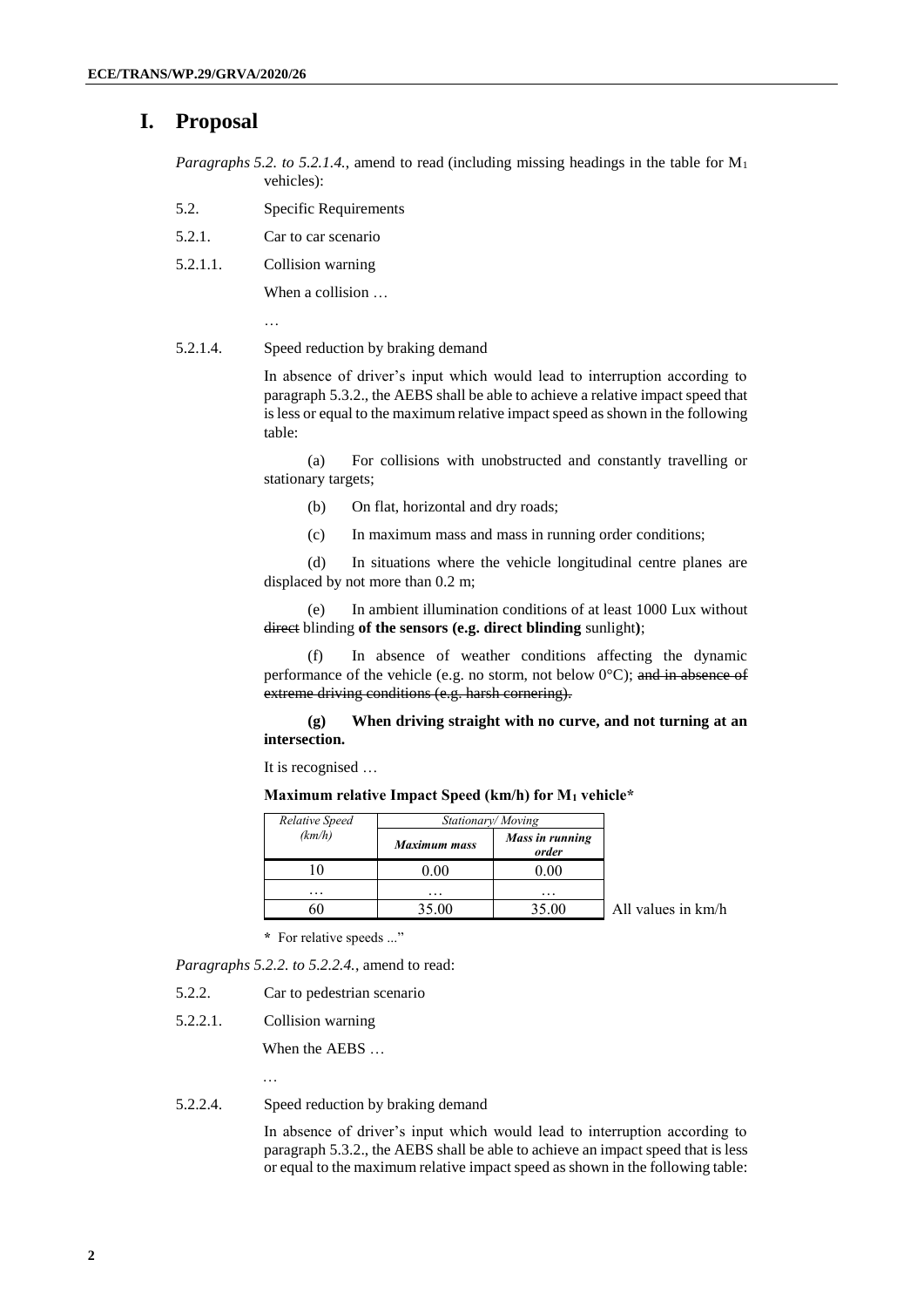(a) With unobstructed **perpendicularly** crossing pedestrians with a lateral speed component of not more than 5 km/h;

- (b) In unambiguous situations (e.g. not multiple pedestrians);
- (c) On flat, horizontal and dry roads;
- (d) In maximum mass and mass in running order conditions;

(e) In situations where the anticipated impact point is displaced by not more than 0.2 m compared to the vehicle longitudinal centre plane;

(f) In ambient illumination conditions of at least 2000 Lux without direct blinding **of the sensors (e.g. direct blinding** sunlight**)**.

(g) In absence of weather conditions affecting the dynamic performance of the vehicle (e.g. no storm, not below 0°C) and

#### (h) In absence of extreme driving conditions (e.g. harsh cornering).

**(h) When driving straight with no curve, and not turning at an intersection.**

It is recognised…

*Paragraphs 5.4. to 5.4.2.*, amend to read:

- 5.4. Deactivation
- 5.4.1. When a vehicle …
- 5.4.2. When the vehicle is equipped with a means to automatically deactivate the AEBS function, for instance in situations such as off-road use, being towed, being operated on a dynamometer, being operated in a washing plant, in case of a non-detectable misalignment of sensors, **[or when the Electronic Stability Control is switched off,** the following conditions shall apply as appropriate:

*Insert a new paragraph 5.4.4.*, to read:

**5.4.4. While automated driving functions are in longitudinal control of the vehicle (e.g. ALKS is active) the AEBS function may be suspended or its control strategies (i.e. braking demand, warning timing) adapted without indication to the driver, as long as it remains ensured that the vehicle provides at least the same collision avoidance capabilities as the AEBS function during manual operation.**

*Paragraphs 6.1. to 6.1.1.1.*, amend to read (including "minimum" in footnote 3):

- 6.1. Test Conditions
- 6.1.1. The test shall …
- 6.1.1.1. The road test surface shall have a nominal<sup>3</sup> peak braking coefficient (PBC) of **at least** 0.9. unless otherwise specified. when measured using either:

*Paragraphs 6.3 to 6.3.1.*, amend to read:

- 6.3. Test Targets
- 6.3.1. The target used for the vehicle detection tests shall be a regular high-volume series production passenger car of Category  $M_1$  AA saloon. or alternatively a "soft target" representative of such a vehicle in terms of its identification characteristics applicable to the sensor system of the AEBS under test according to ISO 19206-1:2018 **ISO 19206-3:2020**. The reference point for the location of the vehicle shall be the most rearward point on the centreline of the vehicle.

<sup>3</sup> The "nominal" value is understood as being the **minimum** theoretical target value."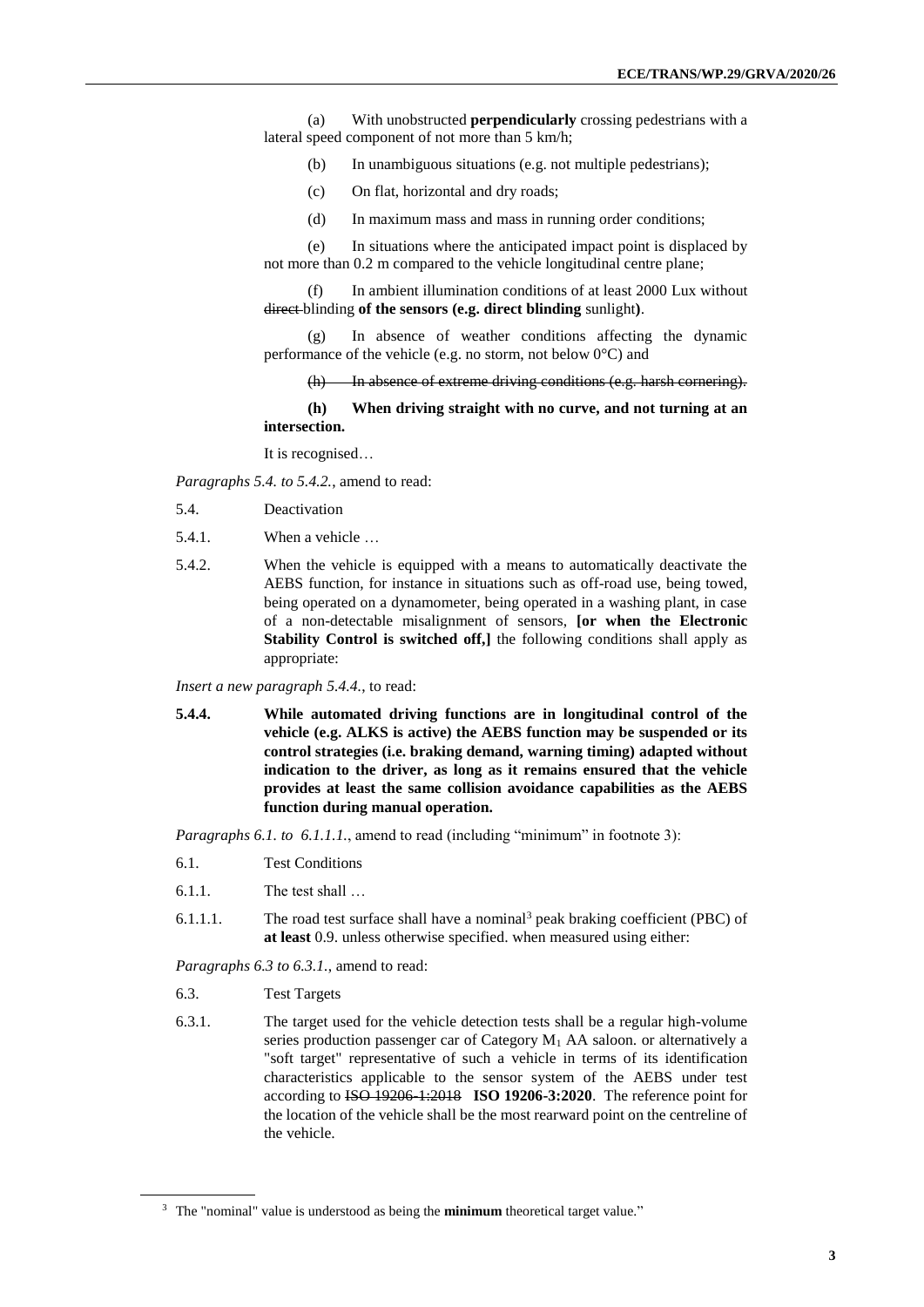- *Paragraph 6.4.1*., delete the numbering and amend to read (including the addition of two tables):
- 6.4.1. The subject vehicle …

Tests shall be conducted with a vehicle travelling at 20, 42 and 60 km/h (with a tolerance of +0/-2 km/h) **speeds shown in the tables below for respectively M<sup>1</sup> and N<sup>1</sup> Categories**. If this is deemed justified, the technical service may test any other speeds listed in the tables in paragraph 5.2.1.4. and within the prescribed speed range as defined in paragraph 5.2.1.3.

**Subject vehicle test speed for M<sup>1</sup> category in stationary target scenario**

| <b>Maximum mass</b> | Mass in running order |
|---------------------|-----------------------|
|                     |                       |
|                     |                       |
|                     |                       |

**All values in km/h with a tolerance of +0/-2 km/h**

**Subject vehicle test speed for N<sup>1</sup> category in stationary target scenario**

| Maximum mass   |                   | Mass in running order |              |
|----------------|-------------------|-----------------------|--------------|
| $\alpha > 1.3$ | $\alpha \leq 1.3$ | a > 1.3               | $a \leq 1.3$ |
| 20             |                   | 20                    |              |
| 38             |                   |                       |              |
|                |                   |                       |              |

**All values in km/h with a tolerance of +0/-2 km/h**

The functional part …

*Paragraph 6.5.*, amend to read (including the addition of two tables):

6.5. Warning and Activation Test with a Moving Vehicle Target

The subject vehicle …

Tests shall be conducted with a vehicle travelling at 30 and 60 km/h **speeds shown in the tables below for respectively M<sup>1</sup> and N<sup>1</sup> categories** and target travelling at 20 km/h (with a tolerance of  $+0/-2$  km/h for both the subject and the target vehicles). If this is deemed justified, the Technical Service may test any other speeds for subject vehicle and target vehicle within the speed range as defined in paragraph 5.2.1.3.

#### **Subject vehicle test speed for M<sup>1</sup> category in moving target scenario**

| Maximum mass | Mass in running order |  |
|--------------|-----------------------|--|
|              | 30                    |  |
|              | 60                    |  |

**All values in km/h with a tolerance of +0/-2 km/h**

**Subject vehicle test speed for N<sup>1</sup> category in moving target scenario**

| <b>Maximum mass</b> |                   | Mass in running order |              |
|---------------------|-------------------|-----------------------|--------------|
| a > 1.3             | $\alpha \leq 1.3$ | a > 1.3               | $a \leq 1.3$ |
|                     |                   | 30                    |              |
|                     | 50                |                       |              |

**All values in km/h with a tolerance of +0/-2 km/h**

The functional part ….

*Paragraphs 6.6. to 6.6.1.*, amend to read (including the addition of two tables):

6.6. Warning and Activation Test with a Pedestrian Target

6.6.1. The subject vehicle …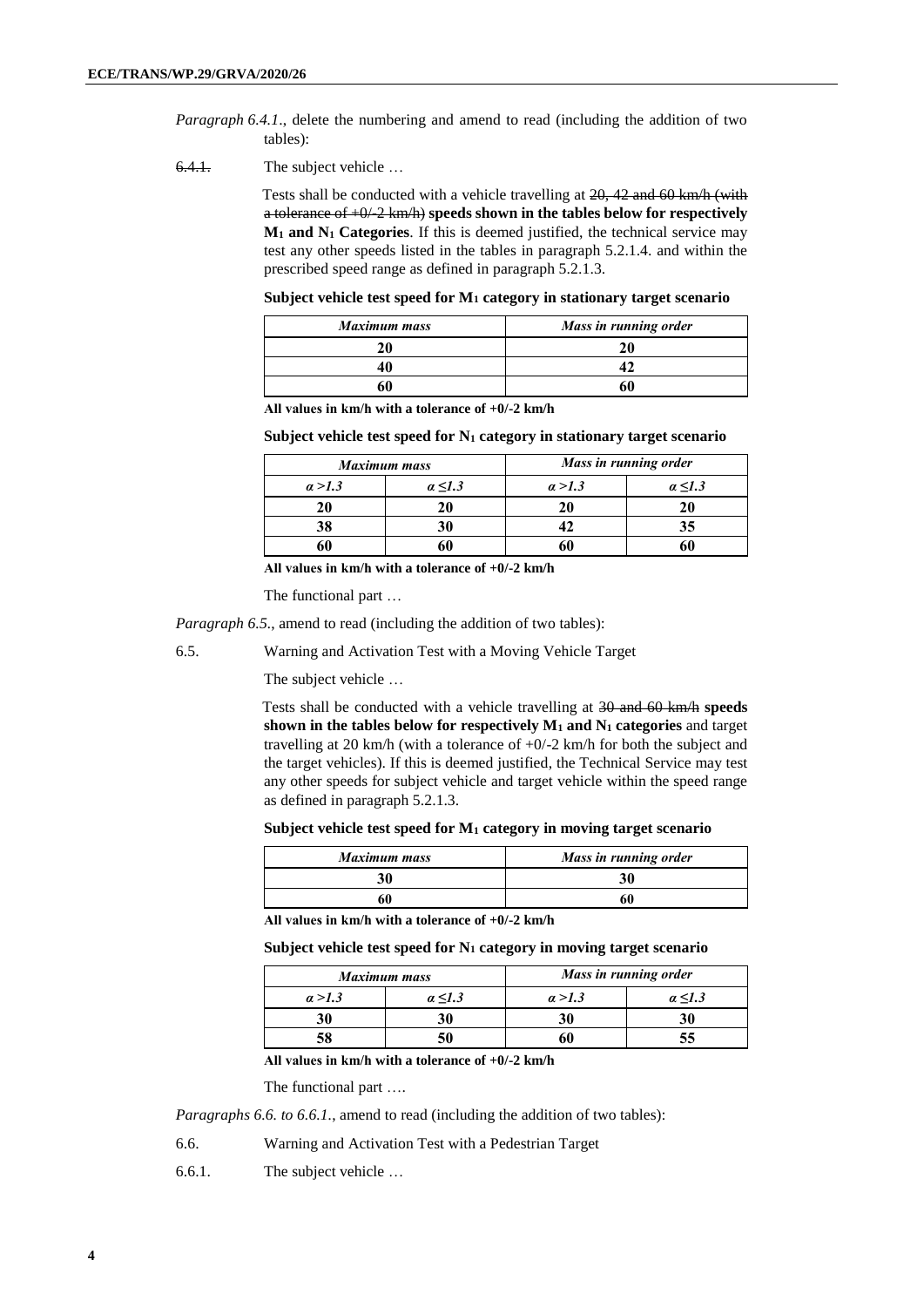Tests shall be conducted with a vehicle travelling at 20, 30 and 60 km/h (with a tolerance of +0/-2 km/h) **speeds shown in the tables below for respectively M<sup>1</sup> and N<sup>1</sup> categories**. The technical service may test any other speeds listed in the table in paragraph 5.2.2.4. and within the prescribed speed range as defined in paragraphs 5.2.2.3.

#### **Subject vehicle test speed for M<sup>1</sup> category in pedestrian target scenario**

| <b>Maximum mass</b> | Mass in running order |  |
|---------------------|-----------------------|--|
|                     |                       |  |
|                     |                       |  |
|                     |                       |  |

**All values in km/h with a tolerance of +0/-2 km/h**

#### **Subject vehicle test speed for N<sup>1</sup> category in pedestrian target scenario**

| <b>Maximum mass</b> |                   | Mass in running order |              |
|---------------------|-------------------|-----------------------|--------------|
| a > 1.3             | $\alpha \leq 1.3$ | a > 1.3               | $a \leq 1.3$ |
| 20                  | 20                | 20                    |              |
| 30                  | N. A.             |                       | 25           |
|                     |                   |                       |              |

**All values in km/h with a tolerance of +0/-2 km/h**

From the start …"

*Annex 3,* 

*Appendix 2,*

*Paragraphs 1 to 3*, delete

*Insert a new introductory paragraph*, to read:

The following scenarios shall be used to assess the system's strategies implemented in order to minimize the generation of false reactions. For each type of scenario the vehicle manufacturer shall explain the principle strategies implemented to ensure safety.

The manufacturer shall provide evidence (e.g. simulation results, real-world test data, track test data) of the system's behaviour in the described types of scenarios. The parameters described in subparagraph 2 of each scenario shall be used as guidance if the Technical Service deems a demonstration of the scenario necessary.

*Insert new Scenarios 1 to 4*, to read:

#### **Scenario 1**

#### **Left turn or Right turn at the intersection**

- **1.1. In this scenario, the subject vehicle passes by a left turn or right turn in front of an oncoming vehicle that is stopped to make a left turn or right turn at an intersection.**
- **1.2. An example of the detail scenario:**

**The subject vehicle drives at a speed of 30 km/h (with a tolerance of +0/-2 km/h) toward the intersection, and decelerates by braking to a speed of not less than 16 km/h at a point where the subject vehicle begins to steer left / right, and the Time To Collision (TTC) to the oncoming vehicle is not more than 2.8 seconds. When the subject vehicle turns left or right in the intersection, the speed is reduced to not less than 10 km/h, and then drives at a constant speed. The TTC to the oncoming vehicle is not more than 1.7**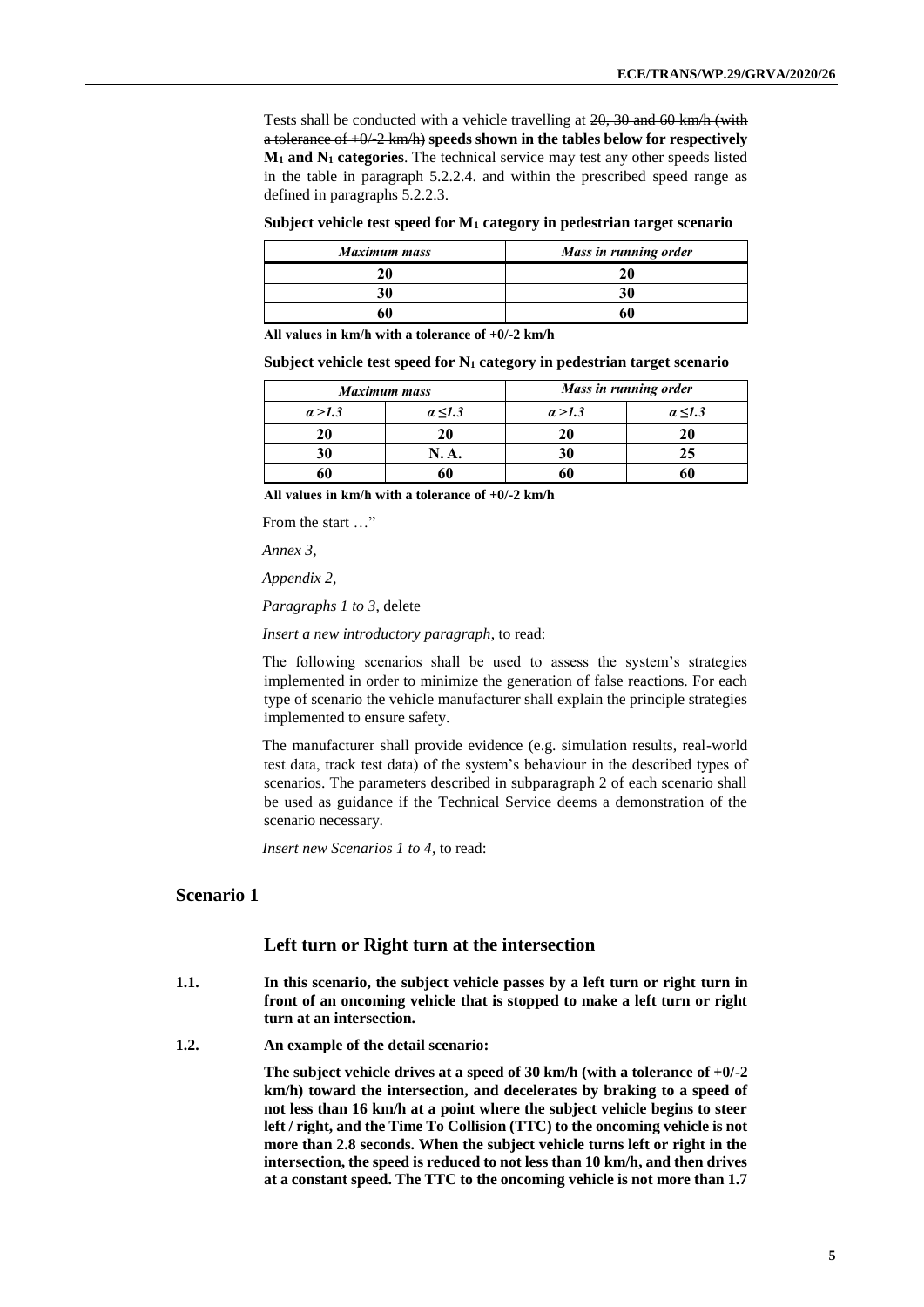**seconds at when the wrap ratio between the subject vehicle and the oncoming vehicle becomes 0 per cent.**

#### **Figure 1: left turn or right turn at the intersection**

**(A) Driving on right side of the road**



#### **Scenario 2**

#### **Right turn or Left turn of a forward vehicle**

- **2.1. In this scenario, the subject vehicle follows a forward vehicle. After that, the forward vehicle turns right or left at a corner, and the subject vehicle goes straight.**
- **2.2. An example of the detail scenario:**

**Both the forward vehicle and the subject vehicle drive at a speed of 40 km/h (with a tolerance of +0/-2 km/h) on the straight road. The forward vehicle decelerates by braking to a speed of 10 km/h (with a tolerance of +0/-2 km/h) in order to turn right or left at the corner, and the subject vehicle also decelerates by braking to keep appropriate distance with the forward vehicle. At when the forward vehicle begins to turn right or left, the speed of the subject vehicle is not less than 26 km/h and the TTC to the frontal vehicle is not more than 4.7 seconds. After that, the subject vehicle decelerates to a speed of not less than 20 km/h, and then drives at a constant speed. The TTC to the forward vehicle is not more than 2.5 seconds at when the wrap ratio between the subject vehicle and the forward vehicle becomes 0 per cent.**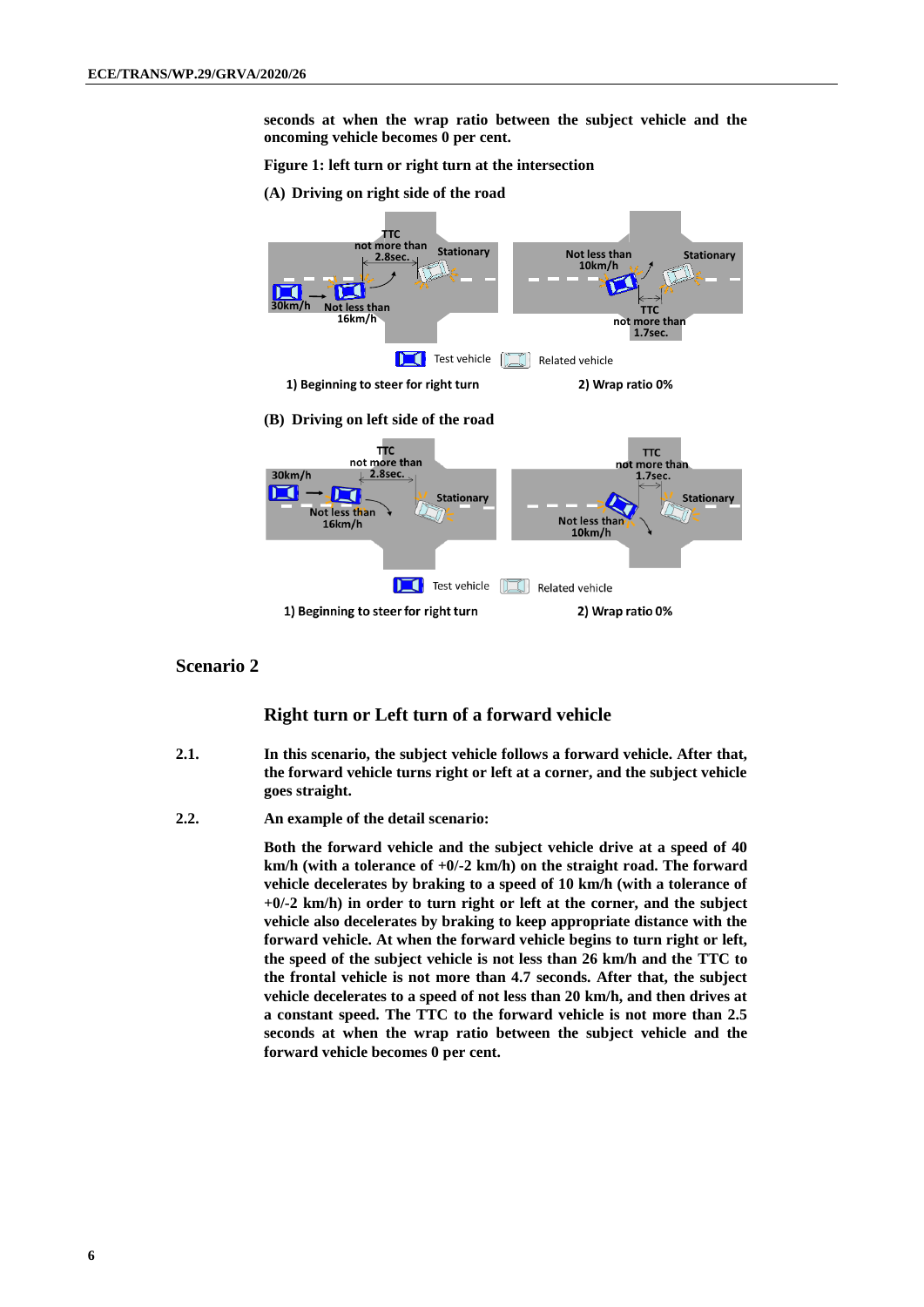#### **Figure 2: right turn or left turn of a forward vehicle**

**(A) Driving on right side of the road**



### **Scenario 3**

#### **Curved road with guard pipes and a stationary object**

- **3.1. In this scenario, the subject vehicle drives a small radius curved road of which the guard pipes are constructed to the outer side, and a stationary vehicle (M<sup>1</sup> category), a stationary pedestrian target or a stationary bicycle target is positioned just outside of the guard pipes and where on the extension of the centre of the lane.**
- **3.2. An example of the detail scenario:**

**The subject vehicle drives at a speed of 30 (with a tolerance of +0/-2 km/h) km/h toward the curve of which the radius is not more than 25 m at the outer side of the road, and decelerates by braking to a speed of not less than 22 km/h at a point where the subject vehicle enters the curve. The TTC to the stationary object is not more than 1.6 seconds at when the subject vehicle begins to turn in the curve. In the curve, the subject vehicle drives outer lane than the centre of the road. After that, the subject vehicle continue to turn in the curve at a constant speed of not less than 21 km/h. The TTC to the stationary object is not more than 1.1 second at when the wrap ratio between the subject vehicle and the stationary vehicle becomes 0%, or at when the offset ratio between the subject vehicle and the centre of the stationary pedestrian target or the stationary bicycle target becomes -100%.** 

**Note: offset ratio between the subject vehicle and the stationary object is calculated by the following formula.**

**Roffset = Loffset / (0.5\*Wvehicle) \* 100**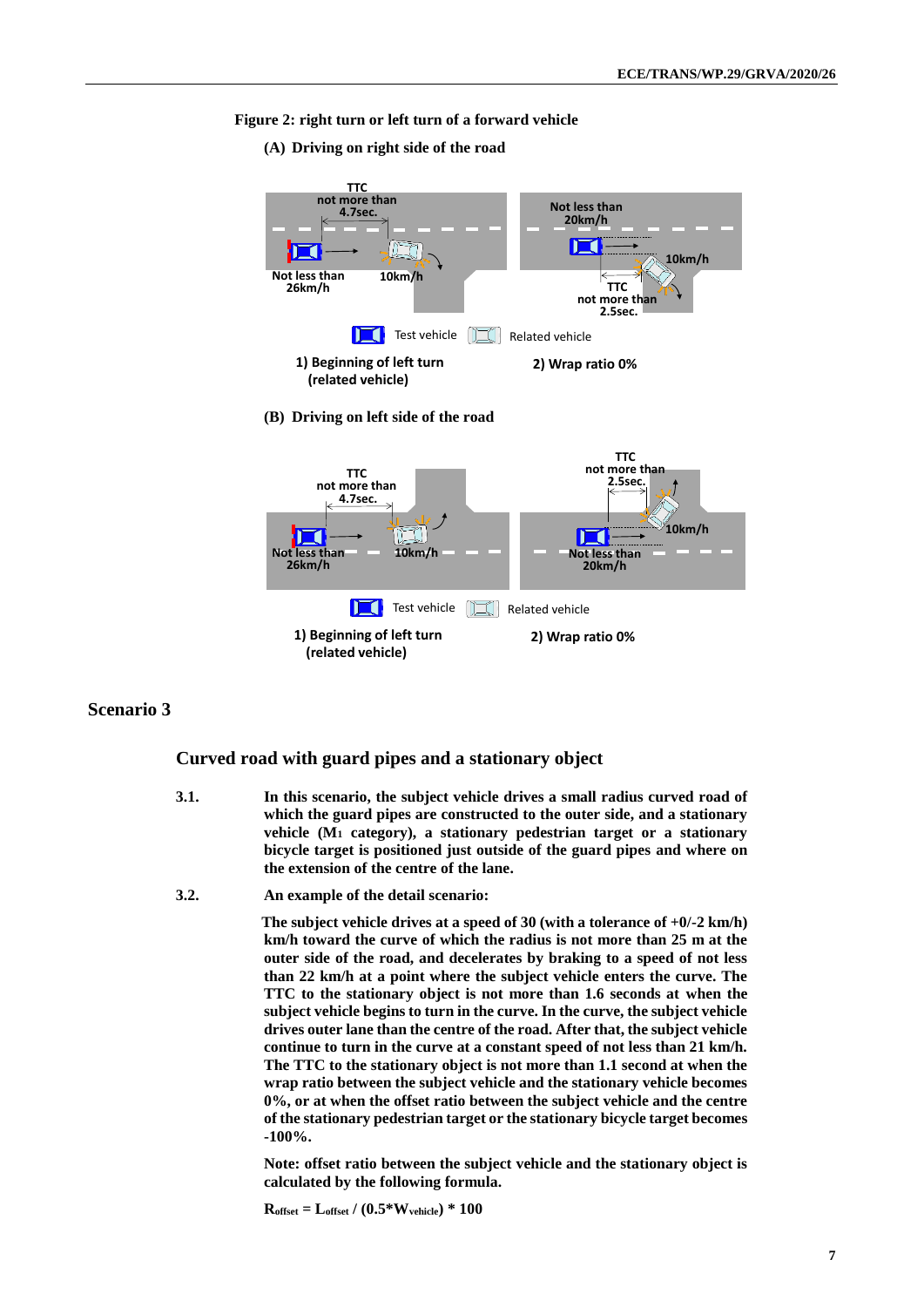**Roffset : Offset ratio [%]**

**Loffset : Amount of offset between the centre of the subject vehicle and the centre of the stationary object, and the direction of offset to the driver's seat side is defined as plus (+) [m]**

**Wvehicle : Width of the subject vehicle [m]** 

**Figure 3: curved road with guard pipes and a stationary object**

**(A) Driving on right side of the road**



**(B) Driving on left side of the road**



#### **Scenario 4**

#### **Lane change due to road construction**

- **4.1. In this scenario, the subject vehicle changes the lane in front of the signboard which is positioned in the centre of the lane and notifies the driver that the lane is reduced.**
- **4.2. An example of the detail scenario:**

**The subject vehicle drives a straight road at a speed of 40 km/h (with a tolerance of +0/-2 km/h), and begins to steer in order to change the lane in front of the signboard which notifies reducing the lane. No other vehicles approach the subject vehicle. The TTC to the signboard is not more than 4.2 seconds at when the subject vehicle begins to steer. During changing the lane, the speed of the subject vehicle is constant, and the TTC to the**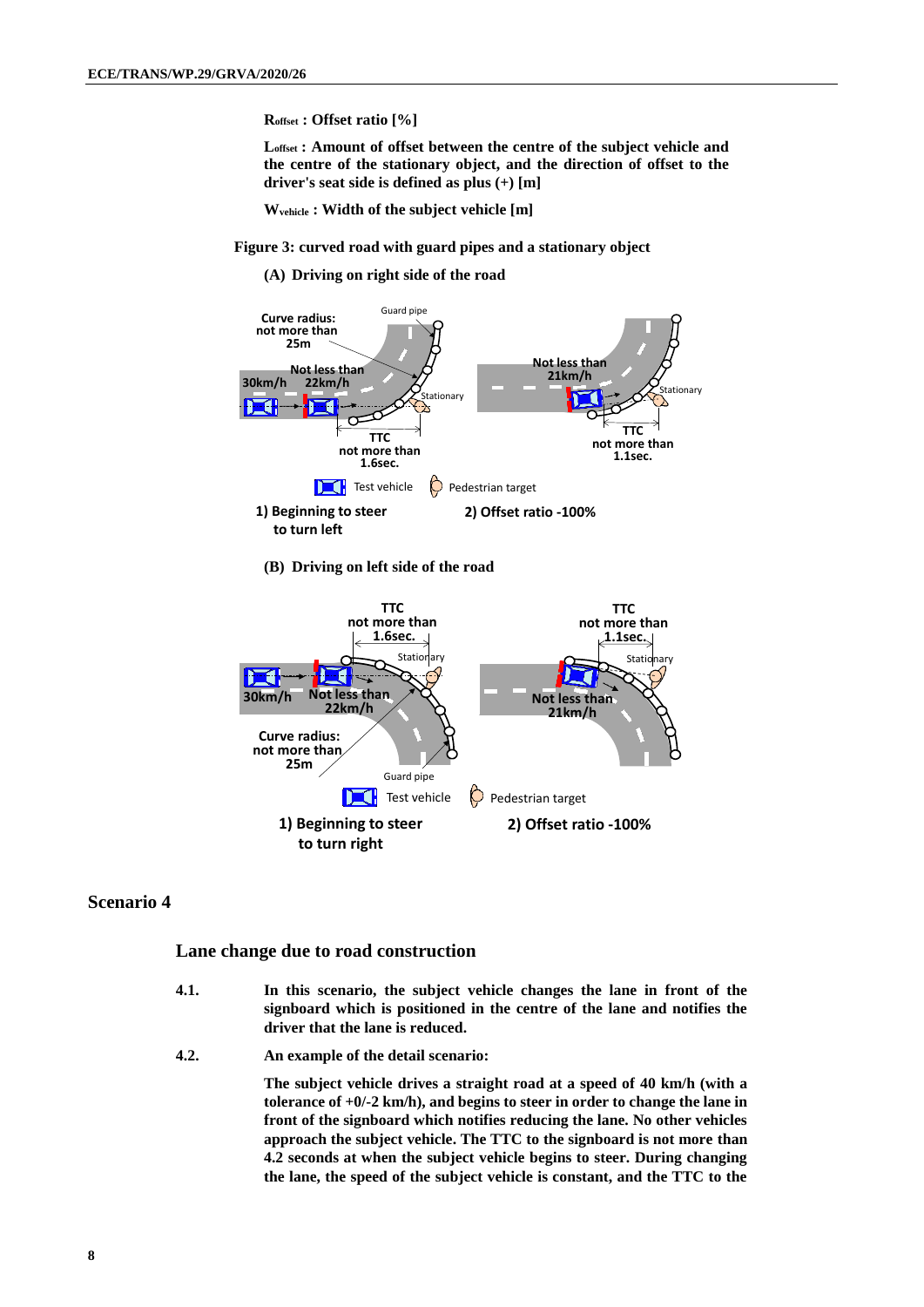**signboard is not more than 3.3 seconds at when the offset ratio between the subject vehicle and the centre of the signboard becomes -100 per cent.** 

**Figure 4: lane change due to road construction**

**(A) Driving on right side of the road**



### **II. Justifications**

1. Paragraph 5.2.1.4.(e): refining the wording since the light affecting the sensor can be indirect; the direct sunlight is only an example

2. Paragraph 5.2.1.4.(f): attempts to further discriminate the relevant affecting parameters in order to avoid large exemptions. Technically, two effects are simultaneously at stake:

(a) The yaw movement of the sensor attached to the vehicle can create a "ghost" movement in the perception of a stationary (or slow moving) obstacle

(b) In the case of a turning event (e.g. at a junction or in a parking) an obstacle can remain out of the field of detection until the very end of the manoeuvre.

3. Paragraph 5.2.1.4. (the table): corrects an editorial error since the headings of the columns are missing while the working document was correct. Another editorial error exists in paragraph 6.2.2.1. where the word "calibrate" is written in strikethrough while it should be deleted from the text.

4. Paragraph 5.2.2.4 (a): clarifies that the pedestrian's path is assumed to be broadly perpendicular to the ego vehicle's path for avoiding the effect of an unexpected component of movement.

5. Paragraphs 5.4.2.: as it can be opportune to manually deactivate the Electronic Stability Control (ESC) is certain particular circumstances, the AEBS should consequently be automatically deactivated through the ESC deactivation. The proposal is to make this operation an "automatic AEBS deactivation" in this regulation. This proposal is between square brackets since it needs further development until the seventh session of the working party.

6. Paragraph 5.4.4.: proposal to clarify the understanding of the AEBS functioning when assistance systems are in operation: "when a longitudinal control system is active, the vehicle deceleration may be smooth enough not to reach the requested 5 m/s<sup>2</sup> (paragraph 5.2.2.2.)